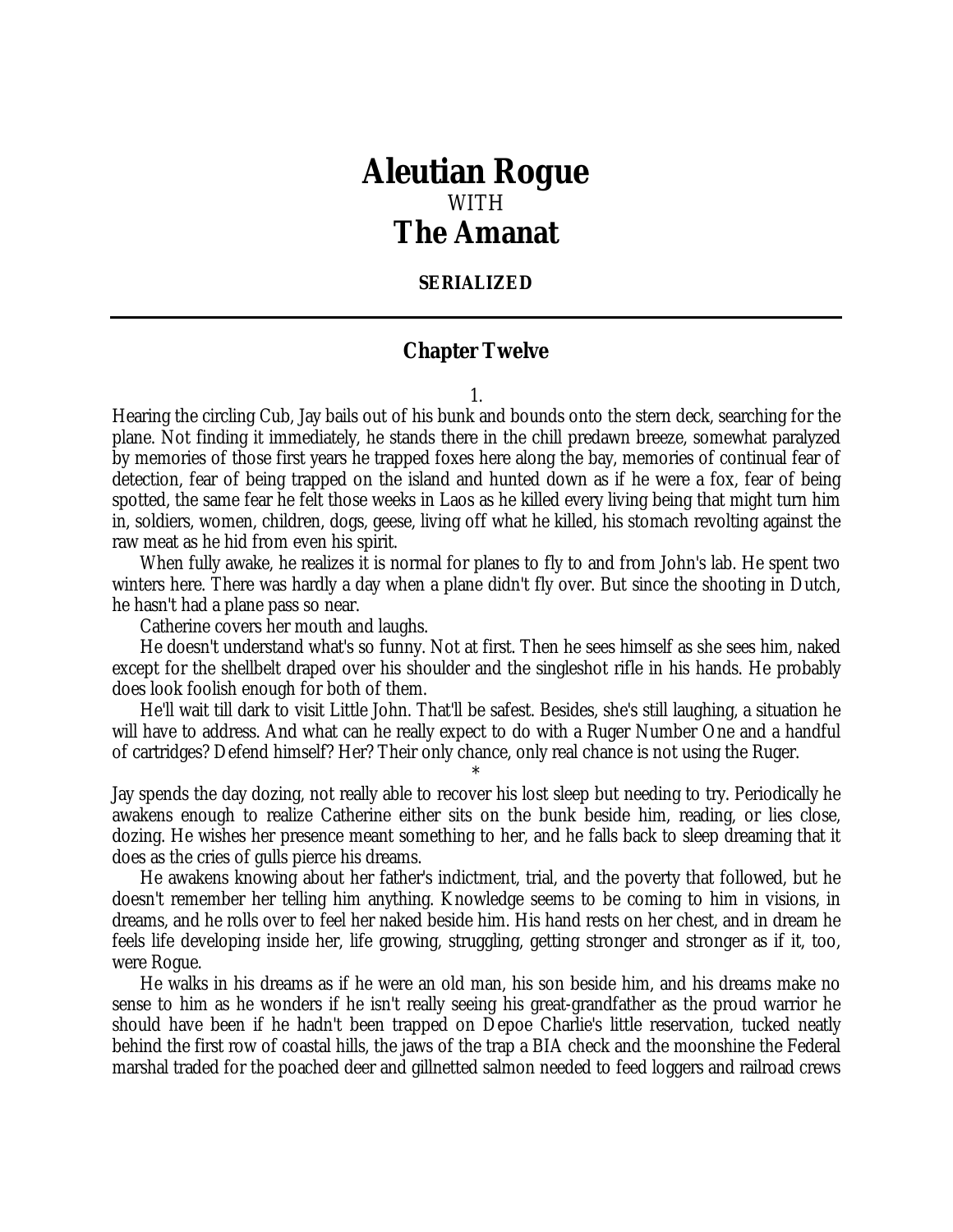wrestling old-grow fir and spruce to the Yaquina railhead where the logs were loaded onto steamers and sent south to San Francisco.

Sometime during the day, he awakens long enough to hear Catherine say, "Woman's intuition, maybe," as she kisses his beard. "You must love her a lot, your wife."

"Used to think I did. A damn accident. A long story. We were coming back from town. Had gone for a loaf of bread." And he thinks he tells her about the failed hub, and of his sons, and of the newspaper getting the story wrong.

\*

Sound carries the length of the still bay…the coming and going of the helicopter violates the quietness of the late afternoon, that violation enough to force Jay back into his jeans and halibut shirt, his suspenders faded red, their elastic edges wavy from being stretched too many times. Curiosity vies with apprehension as he asks himself, *Who was that*? And he keeps glancing towards Hog Island as he slips the pram into the water as the obscured sun slips behind Devil's Paw as if the mountain were placed where it stands for the sole purpose of creating darkness. He pays little attention to Catherine, who ponders what to do with a can of cherries she found in his stores. His concern is John.

The pram seems tippy as he twists the outboard's throttle wide open; so he backs off and runs the kicker at 3,000 RPMs or so. In the dwindling twilight, he recognizes the shoreline he trapped seven winters ago, sees where he caught his first cross fox, the point on which he snared nine otter one week. It doesn't seem as if he ever left, and he misses the timber. He is a born stumpjumper, weaned on sawdust and pitch, schooled in second growth hemlock, falling wedges for books, a chainsaw for a slide rule. He graduated to old growth, earned an advance degree in snagging, and he feels an urge to cut every tree on the island. He tries to remember when he last sharpened chisel chain. It's been a while.

Darkness overtakes him before he reaches Bear Island. Wind blown salt spray stings his face, and he drops another thousand RPMs. There's no hurry, not now.

Deciding not to take unnecessary chances, he circles the small islands and approaches Hog Island from the northwest. Except for one spot of sand, the north side, if he remembers right, of the island is a rock face so where he will put ashore isn't a tough decision. He catches a small swell and rides its backside onto the beach, drags the pram above the high tide line, and ties its bowline on a driftwood log. Then with his thumb on his Ruger's safety and his right index finger resting on the side of the trigger, he carefully picks his way through thick, wind sculptured spruce. He almost sees the stobs, the dead branches and green boughs; he makes almost no noise.

He moves slow, trying not to think about what will happen if he doesn't get to Sarah before those she double-crossed do. Ten tons of ivory, three tons still missing. An inconceivable amount. Catherine said the three tons represents a quarter million dollars. It might well be worth that. And he hopes John is okay.

When he reaches the chicken house he built for John so many winters ago, he notices the deer, a doe and her fawn, their heads down, ready to bolt. And as he eases past them, he knows there is no one in the shadows. He hurries across the garden, knocks once lightly, then lets himself in—and sees the mess. "What in hell."

Chairs are tipped over, broken. The door of the refrigerator stands open, revealing broken shelf brackets, the shelves tipped, their contents on the floor where mayonnaise and pickle relish jars lie broken. The oven door has dropped. Coffee has splattered the wall, and the pot lies in the corner by the door. The tablecloth has been jerked off, and teapot shards lie mingled with pots and pans that have bounced off pegs. Plates have slid out of open dish hutch doors.

John jumps, but recovers quickly. "Somehow, I knew you were coming. Good to see you." Indicating the mess with a sweep of his left arm, he adds, "A guest said you were on your way."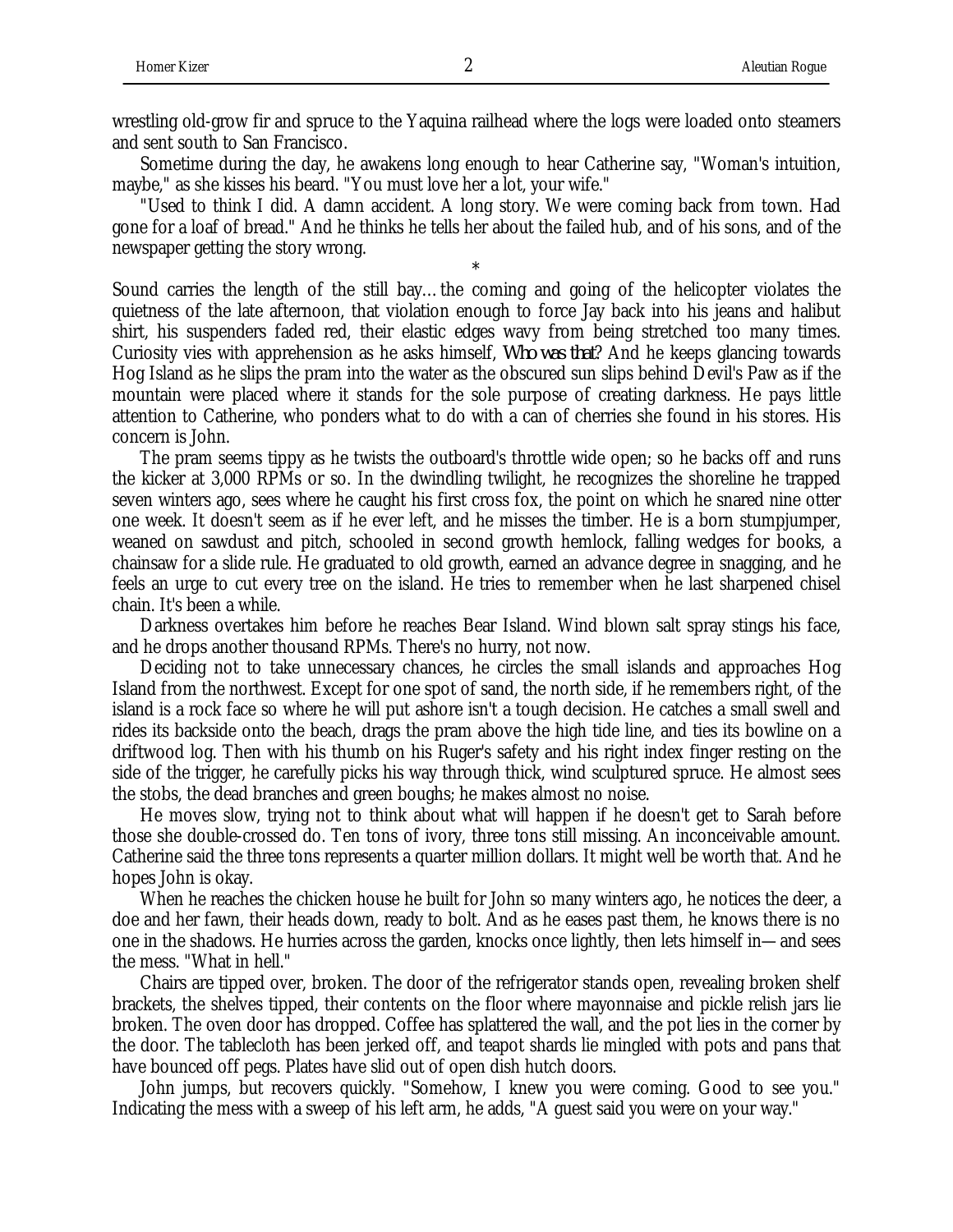"Looks like there was a severe difference of opinion."

"Not in the end." John again surveys the mess, then shakes his head as he repeats himself: "Not in the end."

"Where's Sarah?"

"The magic question." He tells Jay what the U.N. woman said about Sarah going to Seward on the *Dawn*—

"Hold it, not so fast. What U.N. woman?" Evidently there is a player in this affair about whom Catherine has said nothing, perhaps even knows nothing.

"She arrived by helicopter a little bit ago…seemed awfully angry about something." He picks up the lump of mayonnaise still in the bottom portion of its jar. "She was only the latest. There were four state troopers here at daybreak looking for you and the women…tell me, is the one woman really a terrorist?"

"Who?" Righting another chair and straightening a bent shelf, Jay wonders if he didn't wake up in a parallel world. U.N. and terrorists? This affair has a shadow, one he doesn't like, one that wouldn't seem plausible if he weren't seeing Little John's kitchen completely trashed. "John, sorry about this. I didn't know you'd become this involved."

"That U.N. woman was a sore loser. Pulled a gun, some kind of an automatic that you'd probably recognize." John slides a spatula under much of the remaining mayonnaise. "She wasn't American. Might have been from TransCarpathia."

"I'm sorry—"

"You didn't do this…Louise told me about the shooting in Dutch. She said a little more, said she did a little checking on you in Oregon, said your wife was killed in an accident, said her name was Judy Keipers." John scrapes the mayonnaise into a metal pail. "Chickens don't need the glass.

"Louise?"

"You know, your friend." John lifts from the debris a jar of kelp pickles that somehow survived.

"The girl from the Korean boat, the one going to Oregon State?" Jay picks up the kraut cutter and sets it on the drainboard. "She's a wacko. I wouldn't exactly call her a friend, and what prompted her to ah..." he doesn't finish his thought as reason and fear suddenly tangle as if they were old roosters, neither ever defeated.

When reason finally gains the upper hand, he asks, "How did she know—"

"To come here? Figured it out. She has a good mind—and yeah, she might be a little bit of a goof, but a fellow has to admire her work ethic."

"You sound smitten. Where is she?" He will have to deal with her or his cover will dissolve as if it were salt left out in the rain.

"Jeb flew her back Thursday so she is probably in Juneau as we speak." John brushes a whole clove off a pickle, then takes a bite. "She has a message for you. Something about there being no one after you. But if there isn't, I'd like to see when there is." He offers Jay a pickle from the jar.

"What's she doing in Juneau?"

"Tending business for me…I didn't know you were ever married." John sets the pickle jar on the counter as he examines the refrigerator shelf brackets: "What do you think? Will wire hold it?"

There was an afternoon in Laos when he thought the game was over, when he couldn't kill a girl as pretty as any woman he has ever seen. She looked into the muzzle of his rifle; she knew what he had to do, and she seemed to accept her fate, but her eyes spoke to him. They pleaded for her life, but they made no promises. She would turn him in; she had to.

If Louise knows the whole story, then others will shortly.

"I got you into a mess, John. You have to listen to me." He sighs, then tells John what he knows about the affair at Dutch Harbor. "Sarah got light fingered. Skipped. And evidently all the parties involve know she was headed here so even if she isn't here, they might think the ivory is." Indicating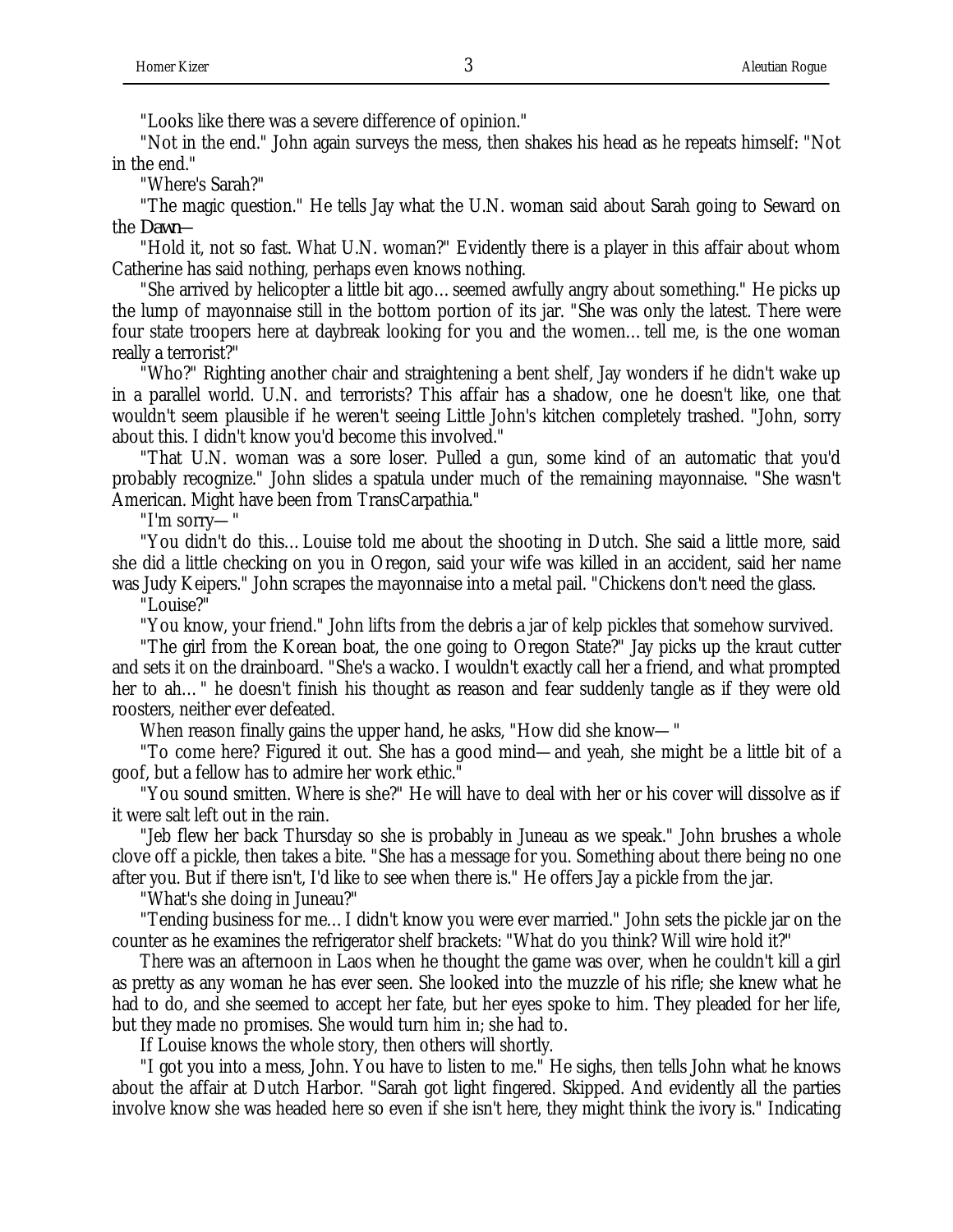the remaining mess, Jay adds, "This is pretty serious business. I want you, Louise outta here. Don't worry about money. I'll cover that. I don't want to see anything happen to you."

"I can't leave here. You know that." John fills the coffee pot, and sets it on the stove. "I'm afraid I'm already involved."

"Join Louise in Juneau. At least for a while."

"Too much here to do…and the chickens have to be fed."

"For your own good—"

"No. Somebody has to be here all the time."

"You're not hearing me."

"Yes, I am. Just not believing you."

"You'd better. You should." Jays lays a chunk of the broken teapot on the table. "That was your mother's, all you had to remember her by if I remember right."

"Yeah. I'm not very happy about it getting broken."

Pointing to the shard, Jay adds, "That could well be your head."

"I don't scare that easy. You of all people know that."

He has to get John away from the lab: "How about if I stay here while you're gone? You know I can keep everything going." He really can't return, but he feels he needs to say whatever it takes to get John somewhere safe.

"Troopers are looking for you."

"They've been here. I doubt they'll come back." In the dark creases of his mind, a plan has been developing all day.

"I dunno—"

"There's nothing to know." With Louise unraveling events in Oregon, he needs her thinking about someone other than him. He doesn't need the alternative. "Take Louise somewhere. Vegas, maybe."

"No, I'm not the type—and I don't think Louise is either. She is concerned about the substance density of things, not the appearance of surface thinginess."

"John, you need to get away from here more than you know. And believe me, Louise will go with you. You are maybe more like her than I imagined." He knows John well enough to add, "She's not a virgin."

"I didn't expect she was. Besides, what's that got to do with anything?"

"Are you in love with her?"

"I've only known her a couple of days."

"You can't tell me you haven't thought about her."

"No, but I don't have any idea of what she thinks about me, and right now, feelings aren't the issue. Don't be making a two day acquaintance into anything more than that." John sits in the one chair that doesn't wobble. "My experience is that I'm not someone who interests women."

"Too busy thinking about how much brown adipose fat an eight month otter should have, right? than to give a woman more than a passing glance, I know you. But what is she doing right now she's in Juneau for you. Do you think she had to go to Juneau? No. She's there for you."

"Let me think about this. Are you going to be around?"

"Catherine is not a terrorist…I'll be around for a few hours. I need to catch Sarah if I can before someone else does. You said she didn't come out here at all, that she caught a ride to Seward on the *Dawn*?"

"That's what Dave Woodhart, Pearl's manager, said when I radioed town after the troopers were here this morning."

"I need fuel—"